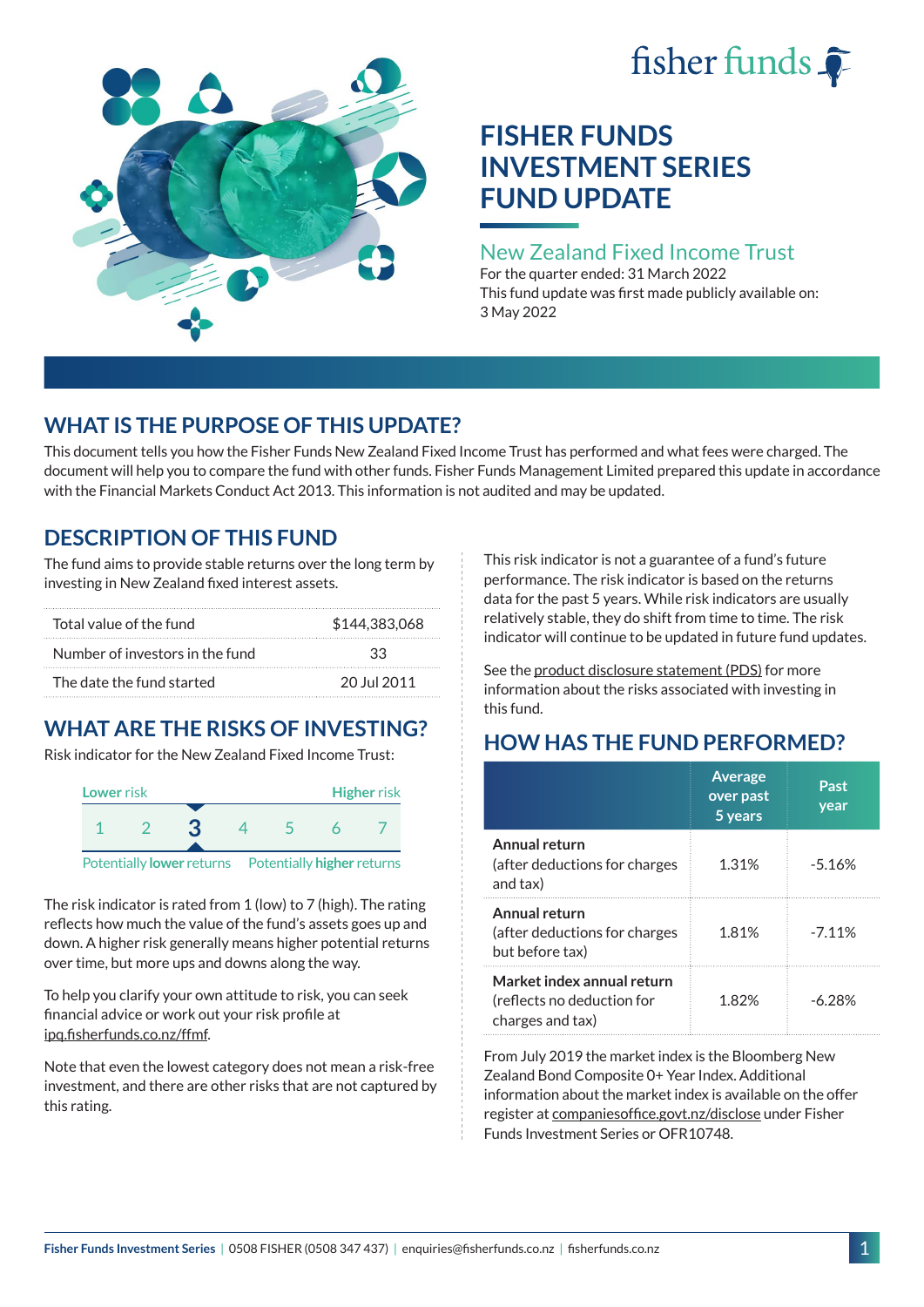## **ANNUAL RETURN GRAPH**



This shows the return after fund charges and tax for each of the last 10 years ending 31 March. The last bar shows the average annual return for the last 10 years, up to 31 March 2022.

**Important:** This does not tell you how the fund will perform in the future.

Returns in this update are after tax at the highest prescribed investor rate (PIR) of tax for an individual New Zealand resident. Your tax may be lower. The market index return reflects no deduction for charges and tax.

#### **WHAT FEES ARE INVESTORS CHARGED?**

Investors in the New Zealand Fixed Income Trust are charged fund charges that include GST. In the year to 31 March 2021 these were:

|                                                | % of net asset value |
|------------------------------------------------|----------------------|
| <b>Total fund charges</b>                      | 1 በበ%                |
| Which are made up of:                          |                      |
| Total management and<br>administration charges | 1.00%                |
| Inding:                                        |                      |
| Manager's basic fee                            | 0.87%                |
| Other management and<br>administration charges | 0.13%                |
| Total performance-based fees                   |                      |

Small differences in fees and charges can have a big impact on your investment over the long term.

### **EXAMPLE OF HOW THIS APPLIES TO AN INVESTOR**

Sarah had \$10,000 in the fund at the start of the year and did not make any further contributions. At the end of the year, Sarah incurred a loss after fund charges were deducted of -\$516 (that is -5.16% of her initial \$10,000). Sarah did not pay other charges. This gives Sarah a total loss after tax of -\$516 for the year.

#### **WHAT DOES THE FUND INVEST IN? Actual investment mix**

This shows the types of assets that the fund invests in.



#### **Target investment mix**

This shows the mix of assets that the fund generally intends to invest in.